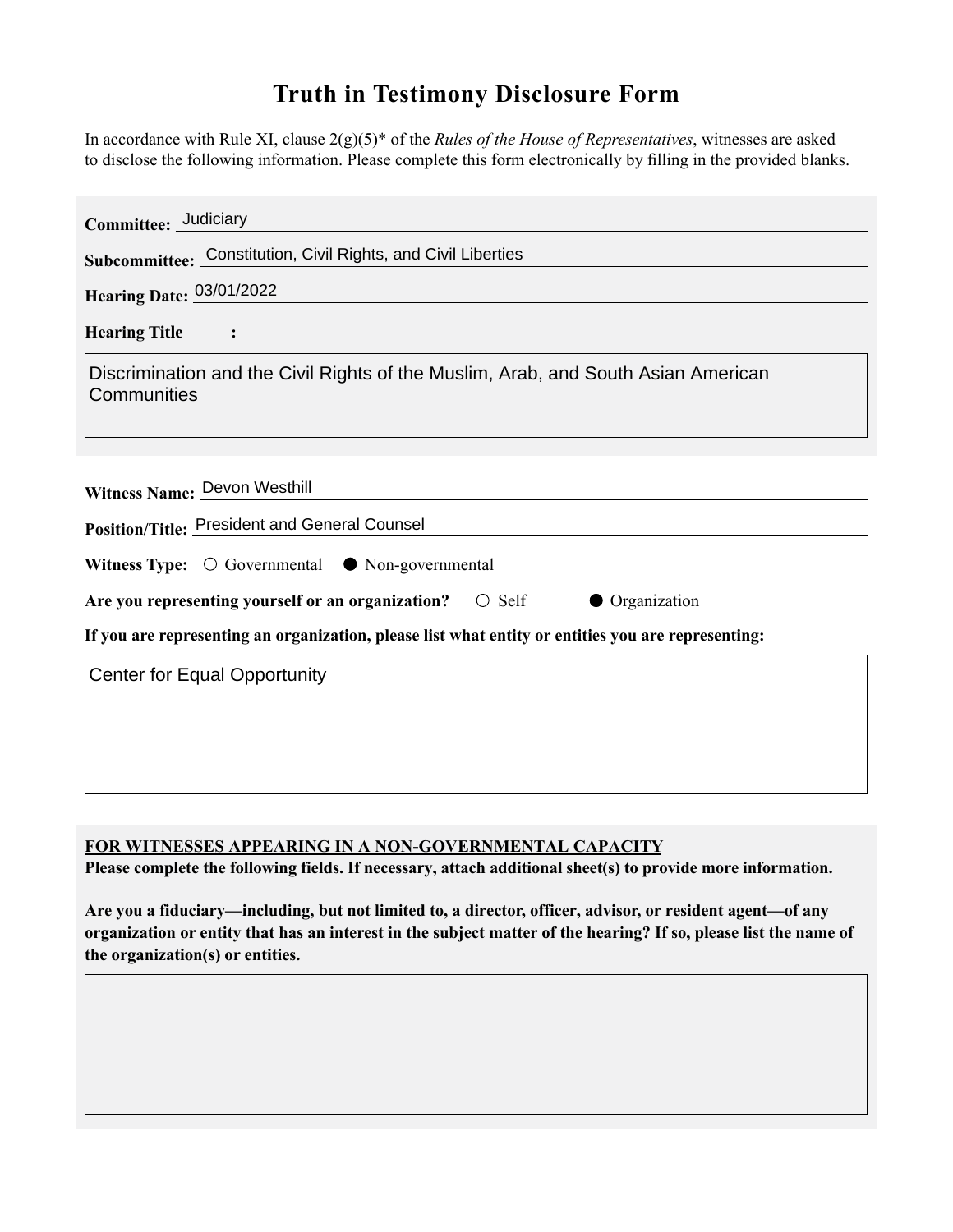**Please list any federal grants or contracts (including subgrants or subcontracts) related to the hearing's subject matter that you, the organization(s) you represent, or entities for which you serve as a fiduciary have received in the past thirty-six months from the date of the hearing. Include the source and amount of each grant or contract.** 

**Please list any contracts, grants, or payments originating with a foreign government and related to the hearing's subject that you, the organization(s) you represent, or entities for which you serve as a fiduciary have received in the past thirty-six months from the date of the hearing. Include the amount and country of origin of each contract or payment.** 

## **Please complete the following fields. If necessary, attach additional sheet(s) to provide more information.**

 $\exists$  I have attached a written statement of proposed testimony.

 $\subseteq$  I have attached my curriculum vitae or biography.

**\***Rule XI, clause 2(g)(5), of the U.S. House of Representatives provides:

(5)(A) Each committee shall, to the greatest extent practicable, require witnesses who appear before it to submit in advance written statements of proposed testimony and to limit their initial presentations to the committee to brief summaries thereof.

(B) In the case of a witness appearing in a non-governmental capacity, a written statement of proposed testimony shall include— (i) a curriculum vitae; (ii) a disclosure of any Federal grants or contracts, or contracts, grants, or payments originating with a foreign government, received during the past 36 months by the witness or by an entity represented by the witness and related to the subject matter of the hearing; and (iii) a disclosure of whether the witness is a fiduciary (including, but not limited to, a director, officer, advisor, or resident agent) of any organization or entity that has an interest in the subject matter of the hearing.

(C) The disclosure referred to in subdivision (B)(iii) shall include— (i) the amount and source of each Federal grant (or subgrant thereof) or contract (or subcontract thereof) related to the subject matter of the hearing; and (ii) the amount and country of origin of any payment or contract related to the subject matter of the hearing originating with a foreign government.

(D) Such statements, with appropriate redactions to protect the privacy or security of the witness, shall be made publicly available in electronic form 24 hours before the witness appears to the extent practicable, but not later than one day after the witness appears.

**Judiciary**